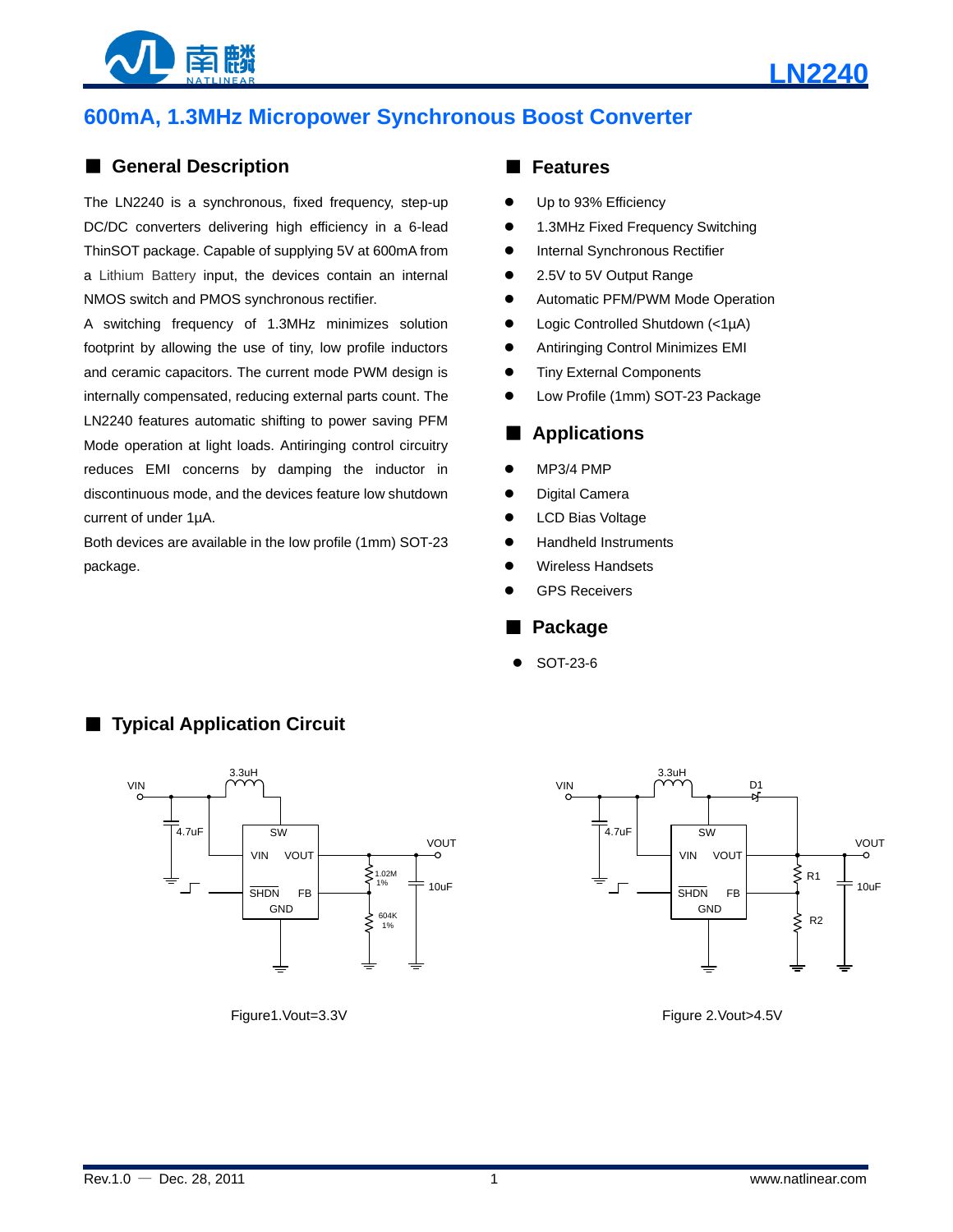

# ■ **Ordering Information**

# **LN2240** ①②③④

| <b>Designator</b> | <b>Symbol</b> | <b>Description</b>                 |
|-------------------|---------------|------------------------------------|
| ①②                | 25-50/AD      | Output Voltage: e.g. 33= 3.3V etc. |
|                   |               | Adjustable version: 12 fixed as AD |
| $\circled{3}$     | М             | Package Types: SOT-23-6            |
| $\left( 4\right)$ | R             | Embossed Tape: Standard Feed       |
|                   | S             | Embossed Tape: Reverse Feed        |

# ■ **Functional Pin Description**



| Pin            | <b>Name</b> | <b>Function</b>                                                     |
|----------------|-------------|---------------------------------------------------------------------|
|                | <b>SW</b>   | Switch Pin.                                                         |
| $\overline{2}$ | <b>GND</b>  | Ground Pin.                                                         |
| 3              | FB.         | Feedback Pin.                                                       |
| $\overline{4}$ | <b>SHDN</b> | Chip Enable pin. Active high. Internal pull high for auto start up. |
| 5              | VOUT        | Output Pin.                                                         |
| 6              | <b>VIN</b>  | Startup input Pin.                                                  |

# ■ **Marking Rule**



### ① **Represents the product name**

| <b>Symbol</b> | <b>Product Name</b>                                |  |  |
|---------------|----------------------------------------------------|--|--|
|               | $LN2240 \blacklozenge \blacklozenge \blacklozenge$ |  |  |

#### ② **Represents the output voltage type**

| <b>Symbol</b> | <b>Represents</b>            |  |  |
|---------------|------------------------------|--|--|
|               | Output voltage is adjustable |  |  |
|               | Output voltage is fixed      |  |  |

#### ③ **Represents the package type**

| <b>Symbol</b> | <b>Represents</b> |  |
|---------------|-------------------|--|
|               | SOT-23-6          |  |

#### ④ **Represents the assembly lot No.**

0-9, A-Z; 0-9, A-Z mirror writing, repeated (G, I, J, O, Q, W exception)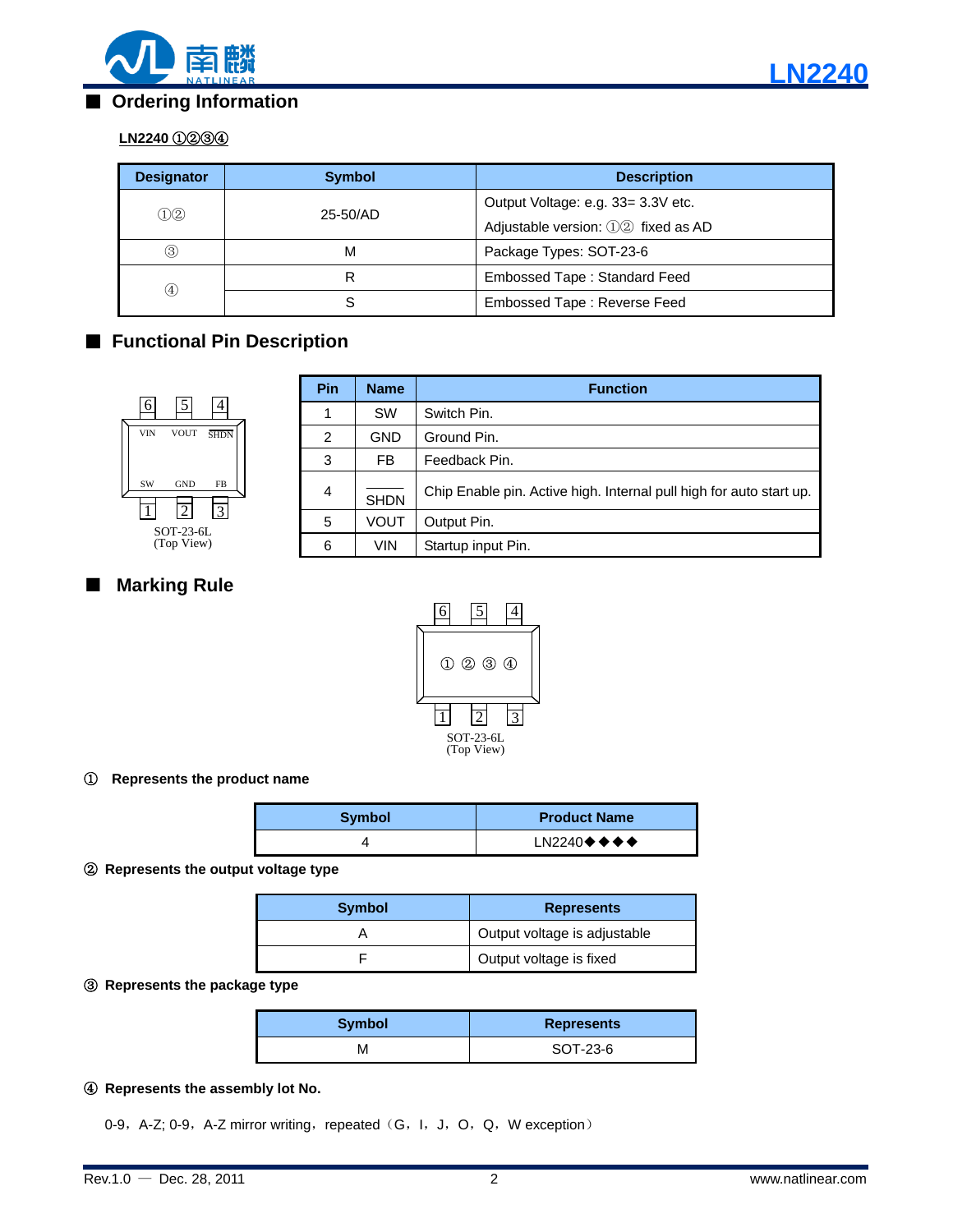

# ■ **Function Block Diagram**



# ■ **Absolute Maximum Ratings**

| <b>Parameter</b>                     | <b>Symbol</b>                | <b>Maximum Rating</b>                     |     | <b>Unit</b> |
|--------------------------------------|------------------------------|-------------------------------------------|-----|-------------|
|                                      | $V_{IN}$                     | $V_{SS}$ -0.3 $\sim$ Vss+6                |     |             |
| Input Voltage                        | $V_{sw}$                     | $Vss-0.3-V_{IN}+0.6$                      |     | v           |
|                                      | V <sub>SHDN, FB</sub> , VOUT | $V_{SS}$ -0.3 $\sim$ V <sub>IN</sub> +0.3 |     |             |
| Power Dissipation                    | P <sub>D</sub>               | SOT-23-6                                  | 300 | mW          |
| <b>Operating Ambient Temperature</b> | Topr                         | $-40$ $-+85$                              |     | °C          |
| Storage Temperature                  | <b>Tstg</b>                  | $-40$ $-$ +125                            |     |             |
| Reflow Temperature(soldeing, 10s)    | Trefl                        | 250                                       |     | °C          |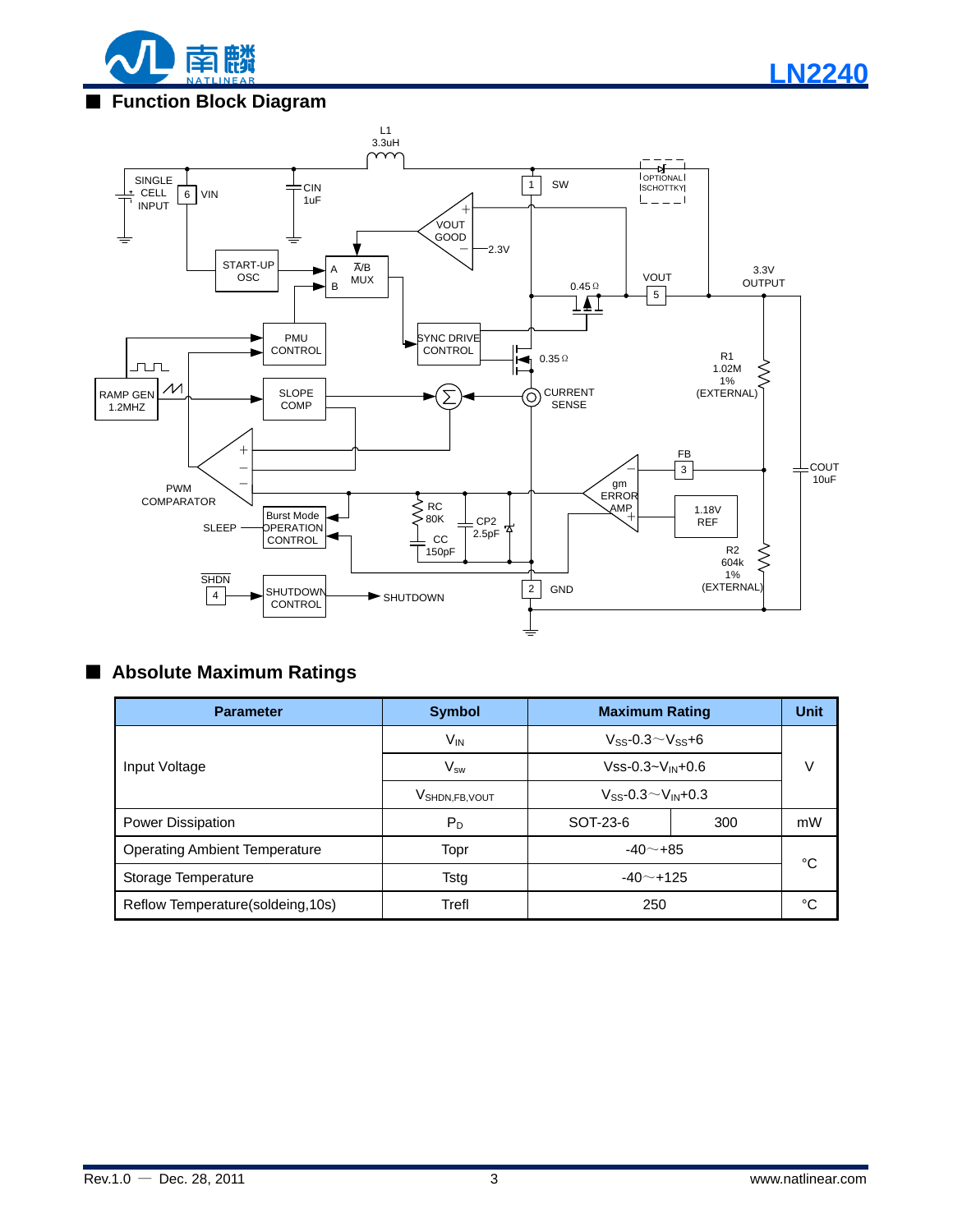

# ■ **Electrical Characteristics**

| <b>Parameter</b>                 | <b>Conditions</b>                               | <b>Min</b> | <b>Typ</b> | <b>Max</b> | <b>Units</b> |
|----------------------------------|-------------------------------------------------|------------|------------|------------|--------------|
| Minimum Start-Up Voltage         | $I_{\text{LOAD}} = 1 \text{mA}$                 |            | 1.5        |            | $\vee$       |
| Output Voltage Adjust Range      |                                                 | 2.5        |            | 5          | $\vee$       |
| Feedback Voltage                 |                                                 | 1.16       | 1.18       | 1.20       | V            |
| Feedback Input Current           | $V_{FB} = 1.18V$                                |            | 1          |            | nA           |
| Quiescent Current (Shutdown)     | $V_{/SHDN} = 0V$ , Not Including Switch Leakage |            | 0.01       | 1          | μA           |
| Quiescent Current (Active)       | Measured On VOUT                                |            | 300        | 400        | μA           |
| <b>NMOS Switch Leakage</b>       | $V_{SW} = 5V$                                   |            | 0.1        | 5          | μA           |
| PMOS Switch Leakage              | $V_{SW} = 0V$                                   |            | 0.1        | 5          | μA           |
| NMOS Switch On Resistance        | $V_{OUT} = 3.3V$                                |            | 0.35       |            | Ω            |
|                                  | $V_{OUT} = 5.0V$                                |            | 0.2        |            | Ω            |
|                                  | $V_{OUT} = 3.3V$                                |            | 0.45       |            | Ω            |
| <b>PMOS Switch On Resistance</b> | $V_{OUT} = 5.0V$                                |            | 0.3        |            | Ω            |
| <b>NMOS Current Limit</b>        |                                                 | 1.5        | 2.0        |            | A            |
| Max Duty Cycle                   |                                                 | 75         |            | 85         | %            |
| <b>Switching Frequency</b>       |                                                 | 1.1        | 1.3        | 1.5        | <b>MHz</b>   |
| /SHDN input high                 |                                                 | 0.65       |            |            | $\vee$       |
| /SHDN input low                  |                                                 |            |            | 0.5        | $\vee$       |
| /SHDN input current              | $V_{/SHDN} = 5.5V$                              |            | 0.1        | 1          | μA           |

## (Vin=2.5V,Vout=3.3V,TA=25℃, unless otherwise specified)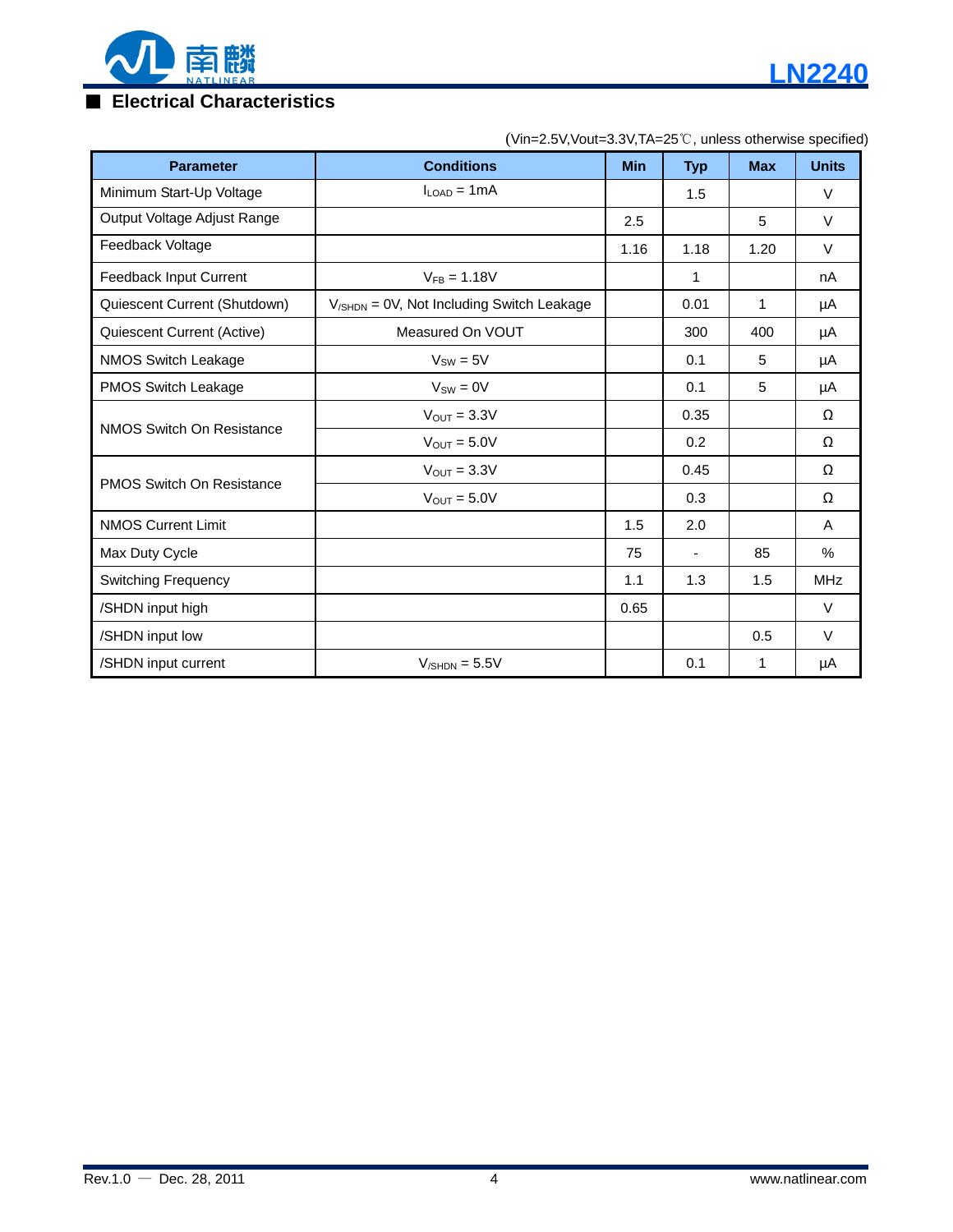

# **Typical Performance Characteristics**

#### **(Vin=SHDN=2.5V,Iload=30mA**) **(Vin=SHDN=2.5V,Iload=300mA)**



**(Vin=SHDN=2.5V,Vout=3.3V,Iload=0~400mA) (Vin=2.5V,Vout=3.3V,Iload=400mA)**



#### **Efficiency VS Output Current**



**Vout Vs Temperature Oscillation Frequency VS Temperature**

#### $1.60$ Vin=CE=2.5V.Vout=3.3V.lload=300mA 1.55 Oscillation frequency (MHZ) 1.50  $1.45$  $140$ 1.35  $1.30$  $1.25$  $30$  $40^{\circ}$ 50  $70$  $100$ 110 120  $60$ 80 90 Temperature  $(°C)$

# Load Transient Response *Allen Load Transient Response Wave form in PWM Mode*

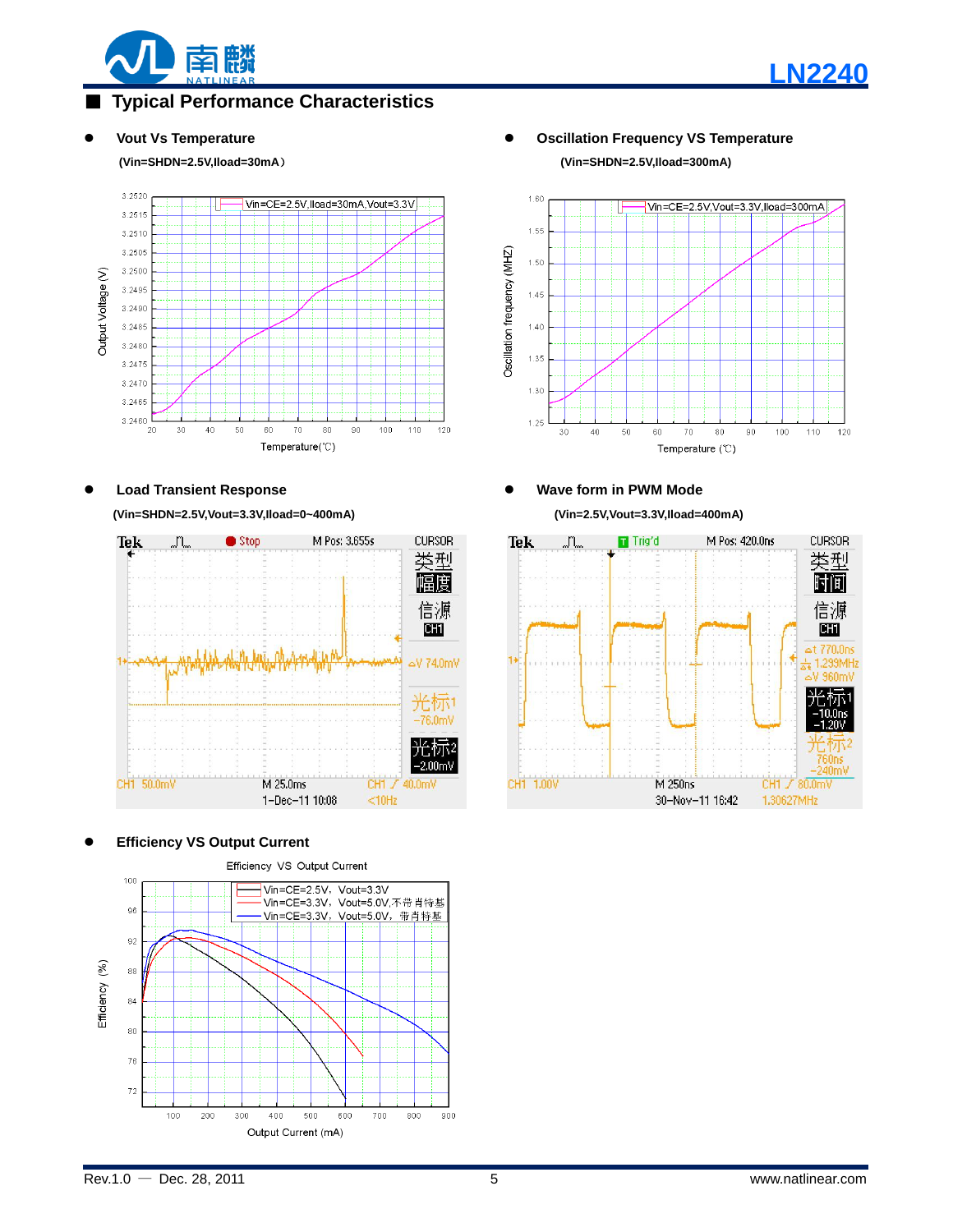

# ■ **Operation**

The LN2240 are 1.3MHz, synchronous boost converters housed in a 6-lead Thin SOT package. the devices feature fixed frequency, current mode PWM control for exceptional line and load regulation. With its low R<sub>DS(ON)</sub> and gate charge internal MOSFET switches, the devices maintain high efficiency over a wide range of load current. Detailed descriptions of the three distinct operating modes follow. Operation can be best understood by referring to the Block Diagram.

#### **Device Enable**

The device starts to work when SHUTDOWN is higher than 0.65V. And it shuts down when SHUTDOWN is lower than 0.5V. In shutdown mode, the regulator stops switching, all internal control circuit is off and the load is disconnected from the input.

#### **Error Amp**

The error amplifier is an internally compensated transconductance type amplifier. The internal 1.18V reference voltage is compared with the voltage at the FB pin to generate an error signal at the output of the error amplifier.

#### **Current Sensing**

A signal representing NMOS switch current is summed with the slope compensator. The summed signal is compared to the error amplifier output to provide a peak current control command for the PWM. Peak switch current is limited to approximately 2.0 A independent of input or output voltage.

#### **Zero Current Comparator**

The zero current comparator monitors the inductor current to the output and shuts off the synchronous rectifier once this current reduces to approximately 20mA. This prevents the inductor current from reversing in polarity improving efficiency at light loads.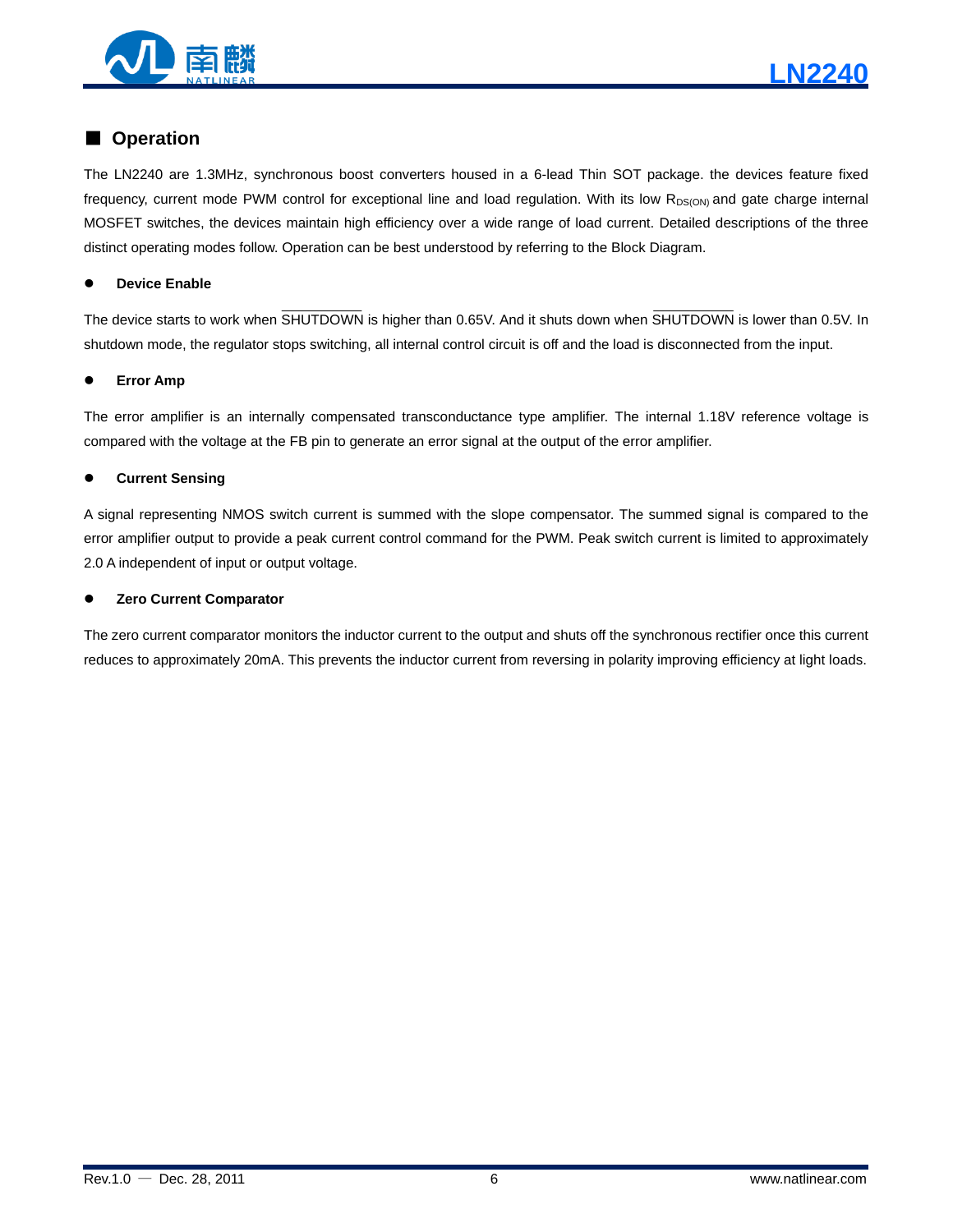

# ■ **Application Information**

#### **Setting the Output Voltage**

The external voltage divider from Vout to GND programs the output voltage via FB from 2.5V to 5V according to the formula:

$$
Vout = 1.18V \times (1 + \frac{R1}{R2})
$$

#### **Setting the Inductor**

The inductor with 1.6A current rating and low DC resistance is recommended. The inductance value can be calculated from the

following formula:

$$
L = \frac{V \text{ in } (V \text{ out})}{V \text{ out } \text{ at } H}
$$

Where ΔIL is the inductor current ripple. It is recommended the inductor current ripple to be around 30%~50% of the input current.

#### **Setting the Input Capacitor**

The input capacitor (C1) is required to maintain the DC input voltage. Ceramic capacitors with low ESR/ESL types are recommended. The input voltage ripple can be estimated by:

$$
\triangle Vin = \frac{Vin}{8 \times fs^2 \times L \times C1} \times (1 - \frac{Vin}{Vout})
$$

Typically, a 4.7µF X7R ceramic capacitor is recommended.

#### **Setting the Output Capacitor**

The output current to the step-up converter is discontinuous, therefore a capacitor is essential to supply the AC current to the load. Use low ESR capacitors for the best performance. Ceramic capacitors with X7R dielectrics are highly recommended because of their low ESR and small temperature coefficient. The output voltage ripple can be estimated by:

$$
\Delta V \, o \, u \, \epsilon \, \frac{V \, o \, u \, t}{C \, 2 \times \, f \, s \, R \, L} \quad (4 \, \frac{V \, i \, r}{V \, o} \, \text{Typically, a 10 \mu F} \, X7R \, \text{ceramic capacitor is recommended.}
$$

#### **RC Snubber Circuit**

For applications with input voltages above 4.5V which could exhibit an overload or short-circuit condition, a RC Snubber circuit is required between the SW pin and GND. The recommended parameters are R3=2Ω, C5=1nF. The circuit can be seen in Figure 3.



Figure 3.Vin>4.5V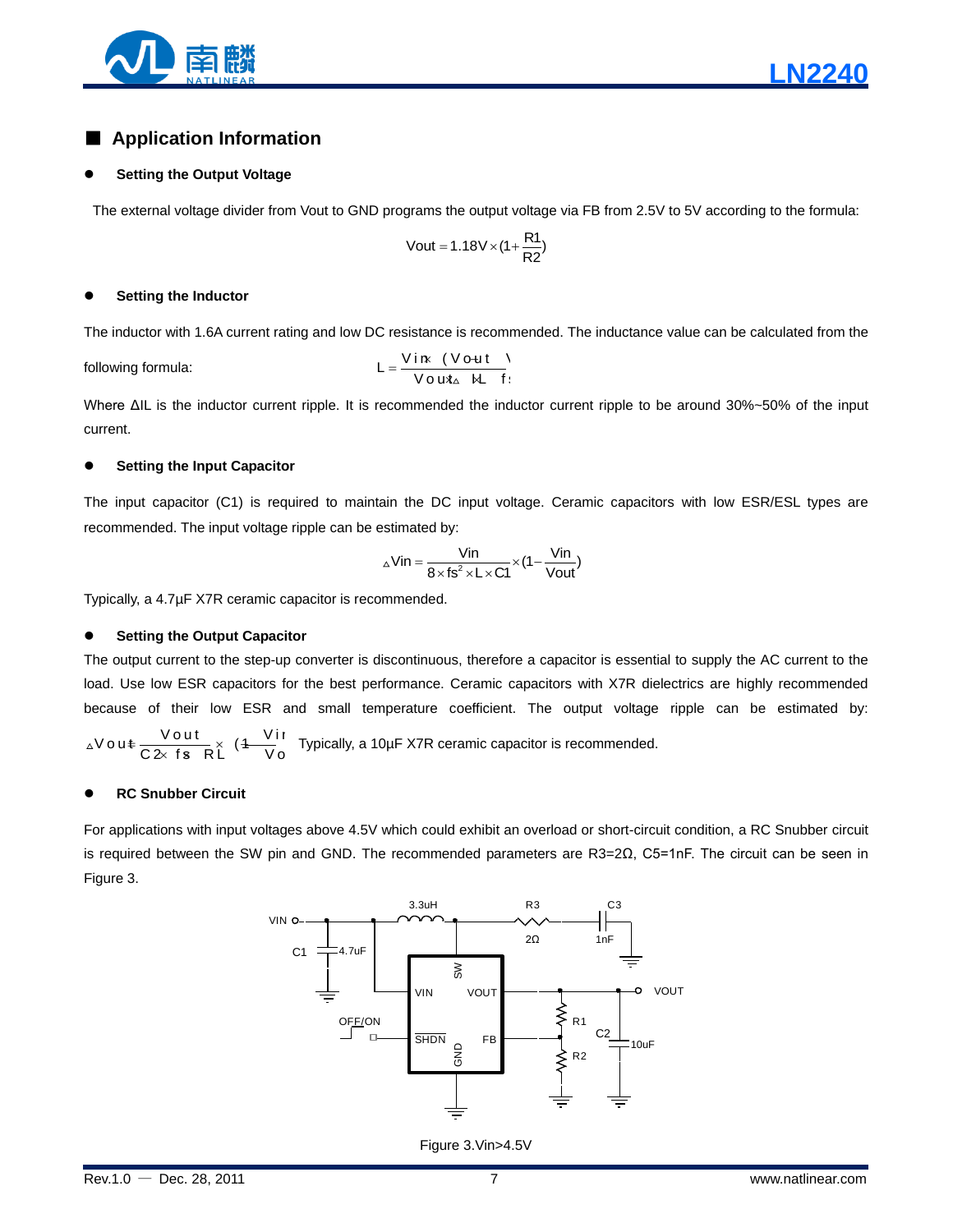

■ **Package Information**

**SOT-23-6**





뉙  $\tilde{a}$